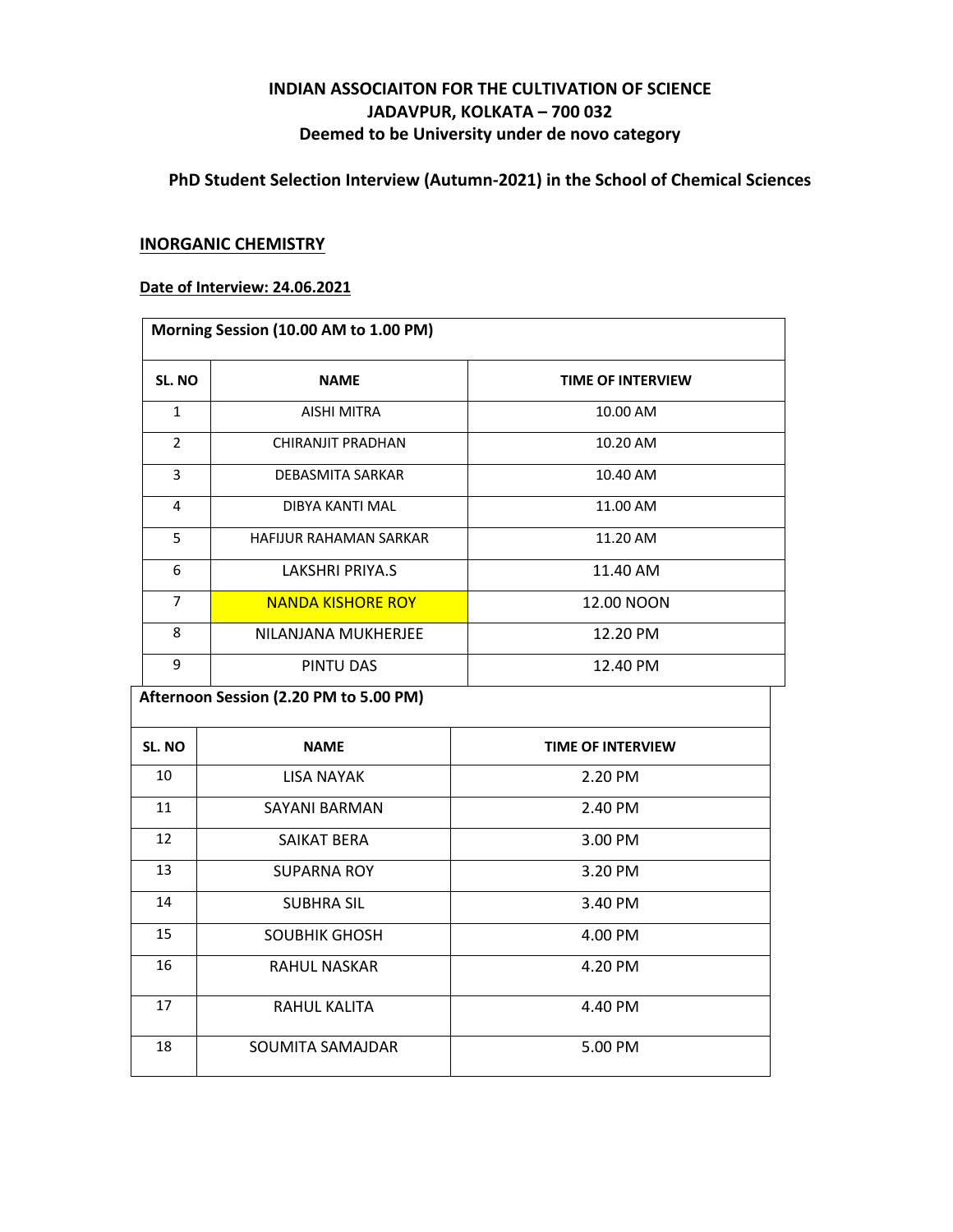| Morning Session (10.00 AM to 1.00 PM) |                                        |                          |  |  |
|---------------------------------------|----------------------------------------|--------------------------|--|--|
| SL. NO                                | <b>NAME</b>                            | <b>TIME OF INTERVIEW</b> |  |  |
| 19                                    | RAYANTAN SADHUKHAN                     | 10.00 AM                 |  |  |
| 20                                    | <b>RUNA MONDAL</b>                     | 10.20 AM                 |  |  |
| 21                                    | SANTANU SHAW                           | 10.40 AM                 |  |  |
| 22                                    | <b>SHYAMALI MAJI</b>                   | 11.00 AM                 |  |  |
| 23                                    | SOMNATH GURIA                          | 11.20 AM                 |  |  |
| 24                                    | SOUMILI CHOWDHURY                      | 11.40 AM                 |  |  |
| 25                                    | <b>SOUMILI GHOSH</b>                   | 12.00 NOON               |  |  |
| 26                                    | <b>SOUMYAJIT GUPTA</b>                 | 12.20 PM                 |  |  |
| 27                                    | <b>TANIA MUKHERJEE</b>                 | 12.40 PM                 |  |  |
|                                       | Afternoon Session (2.20 PM to 5.00 PM) |                          |  |  |
| SL. NO                                | <b>NAME</b>                            | <b>TIME OF INTERVIEW</b> |  |  |
| 28                                    | <b>KATHAKOLI ROY</b>                   | 2.20 PM                  |  |  |
| 29                                    | <b>UDDALOK KAR</b>                     | 2.40 PM                  |  |  |
| 30                                    | PIYALI MAHAPATRA                       | 3.00 PM                  |  |  |
| 31                                    | <b>SAYAN DUTTA</b>                     | 3.20 PM                  |  |  |
| 32                                    | <b>SUBIR PAL</b>                       | 4.00 PM                  |  |  |
| 33                                    | <b>WAHEDUR SK</b>                      | 4.20 PM                  |  |  |
| 34                                    | <b>NILANJAN PAUL</b>                   | 4.40 PM                  |  |  |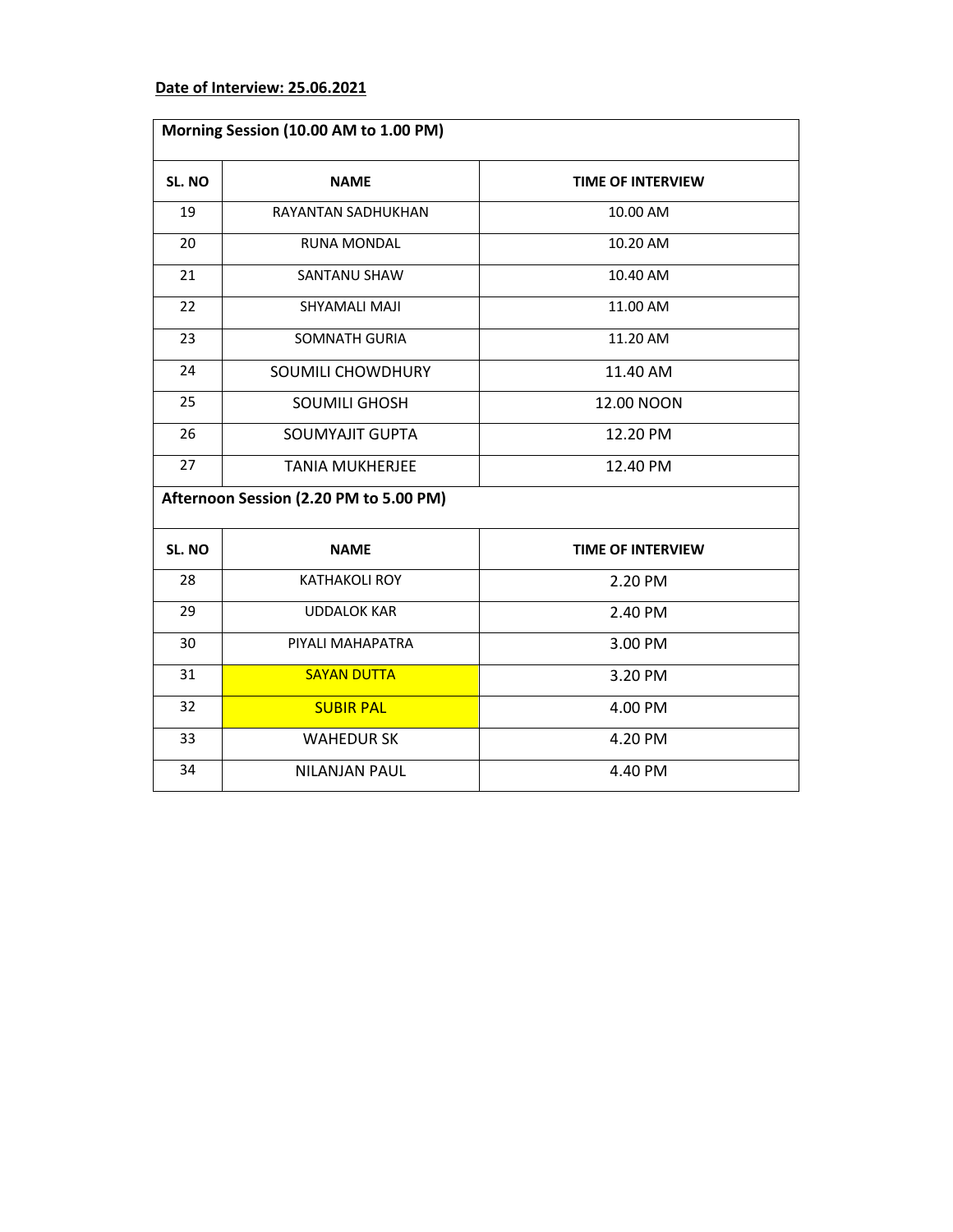## **ORGANIC CHEMISTRY**

# **Date of Interview: 24.06.2021**

| Morning Session (11.00 AM to 1.00 PM) |                                        |                          |  |
|---------------------------------------|----------------------------------------|--------------------------|--|
| SL. NO                                | <b>NAME</b>                            | <b>TIME OF INTERVIEW</b> |  |
| $\mathbf{1}$                          | <b>ABHIJIT NANDY</b>                   | 11.00 AM                 |  |
| $\overline{2}$                        | <b>ARPAN ADHIKARI</b>                  | 11.15 AM                 |  |
| 3                                     | <b>ARPITA BAIDYA</b>                   | 11.30 AM                 |  |
| 4                                     | <b>ASIKUL SK</b>                       | 11.45 AM                 |  |
| 5                                     | ATANU MAHATO                           | <b>12 NOON</b>           |  |
| 6                                     | <b>BHASKAR GANGULY</b>                 | 12.15 PM                 |  |
|                                       | Afternoon Session (2.00 PM to 6.00 PM) |                          |  |
| SL. NO                                | <b>NAME</b>                            | <b>TIME OF INTERVIEW</b> |  |
| $\overline{7}$                        | <b>BISHNU DARIPA</b>                   | 2.00 PM                  |  |
| 8                                     | <b>BITASIK KHATUA</b>                  | 2.15 PM                  |  |
| 9                                     | <b>DEBASMITA NANDI</b>                 | 2.30 PM                  |  |
| 10                                    | <b>DEBOSMITA GHOSH</b>                 | 2.45 PM                  |  |
| 11                                    | <b>GULENUR NESHA KHATUN</b>            | 3.00 PM                  |  |
| 12                                    | <b>LINA UREKA</b>                      | 3.15 PM                  |  |
| 13                                    | MADHAB BARMAN                          | 3.30 PM                  |  |
| 14                                    | MAHAMMAD RIJWAN KHAN                   | 3.45 PM                  |  |
| 15                                    | <b>MAYANK GARDIA</b>                   | 4.00 PM                  |  |
| 16                                    | MD BADIRUJJAMAN                        | 4.15 PM                  |  |
| 17                                    | <b>MONOSIJ NANDY</b>                   | 4.30 PM                  |  |
| 18                                    | <b>NANDA KISHORE ROY</b>               | 4.45 PM                  |  |
| 19                                    | <b>NANDINI SAHA</b>                    | 5.00 PM                  |  |
| 20                                    | <b>SUBIR PAL</b>                       | 5.15 PM                  |  |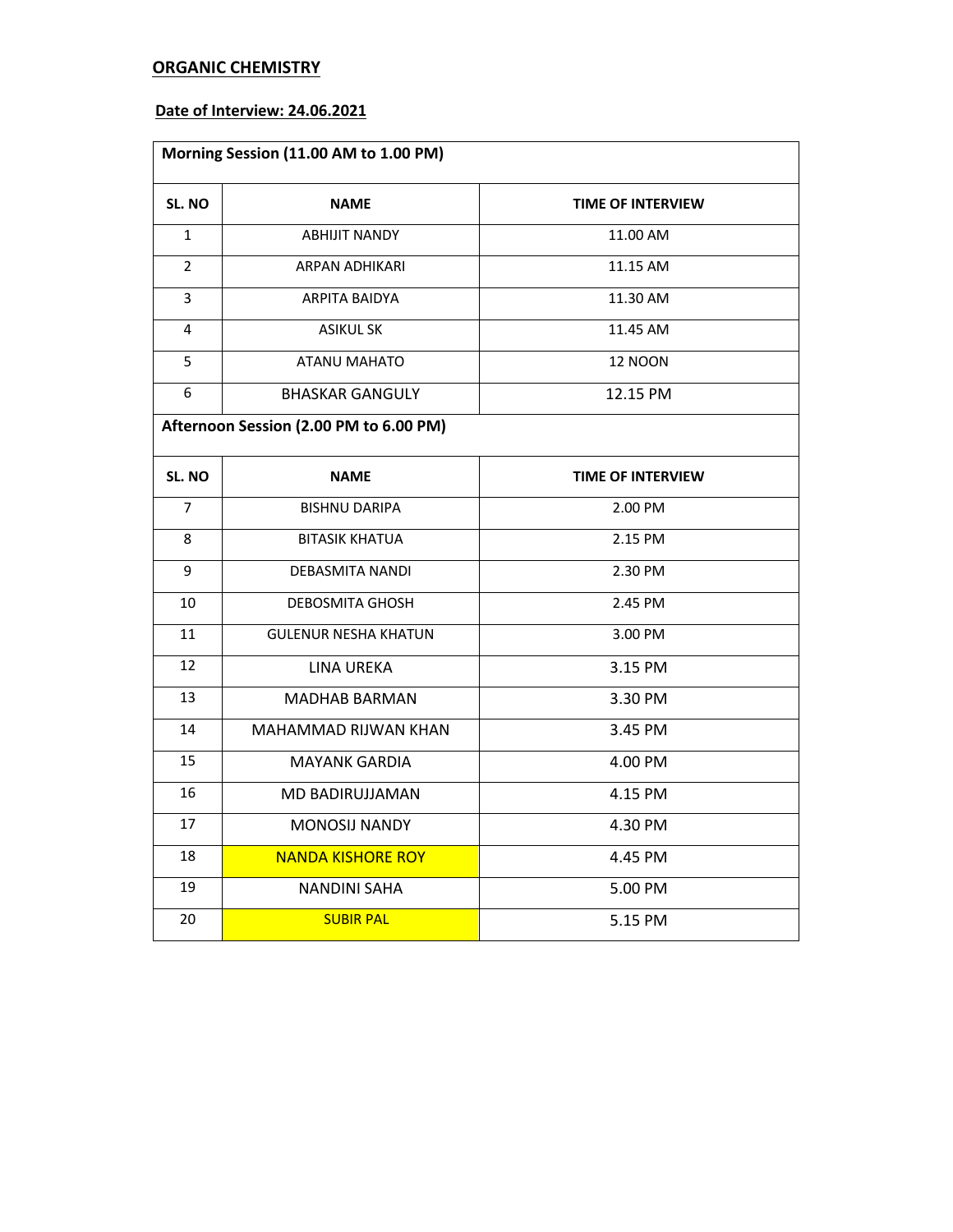| Morning Session (11.00 AM to 1.00 PM) |                                        |                          |
|---------------------------------------|----------------------------------------|--------------------------|
| SL. NO                                | <b>NAME</b>                            | <b>TIME OF INTERVIEW</b> |
| 21                                    | PAPIYA SADHU                           | 11.00 AM                 |
| 22                                    | PUSPITA SINHA                          | 11.15 AM                 |
| 23                                    | ROHAN CHANDRA DAS                      | 11.30 AM                 |
| 24                                    | SABYASACHI HALDER                      | 11.45 AM                 |
| 25                                    | <b>SANDIP MAITI</b>                    | <b>12 NOON</b>           |
| 26                                    | <b>SANJOY DAS</b>                      | 12.15 PM                 |
|                                       | Afternoon Session (2.00 PM to 6.00 PM) |                          |
| SL. NO                                | <b>NAME</b>                            | <b>TIME OF INTERVIEW</b> |
| 27                                    | <b>NASIF ALI</b>                       | 2.00 PM                  |
| 28                                    | <b>SANKET THAKUR</b>                   | 2.15 PM                  |
| 29                                    | <b>SANU SAR</b>                        | 2.30 PM                  |
| 30                                    | <b>SHIV KUMAR SOREN</b>                | 2.45 PM                  |
| 31                                    | SOBHNA ACHARYA                         | 3.00 PM                  |
| 32                                    | <b>SOUVIK BARMAN</b>                   | 3.15 PM                  |
| 33                                    | SOUVIK MONDAL                          | 3.30 PM                  |
| 34                                    | <b>SUBHADEEP HAZRA</b>                 | 3.45 PM                  |
| 35                                    | <b>SUBHADEEP GHOSH</b>                 | 4.00 PM                  |
| 36                                    | SUBHENIRA JANA                         | 4.15 PM                  |
| 37                                    | SUDESHNA MONDAL                        | 4.30 PM                  |
| 38                                    | <b>SWETA MOHANTY</b>                   | 4.45 PM                  |
| 39                                    | <b>UPAMANYU DAS</b>                    | 5.00 PM                  |
| 40                                    | RAMESH HIRALAL CHOUDHARY               | 5.15 PM                  |